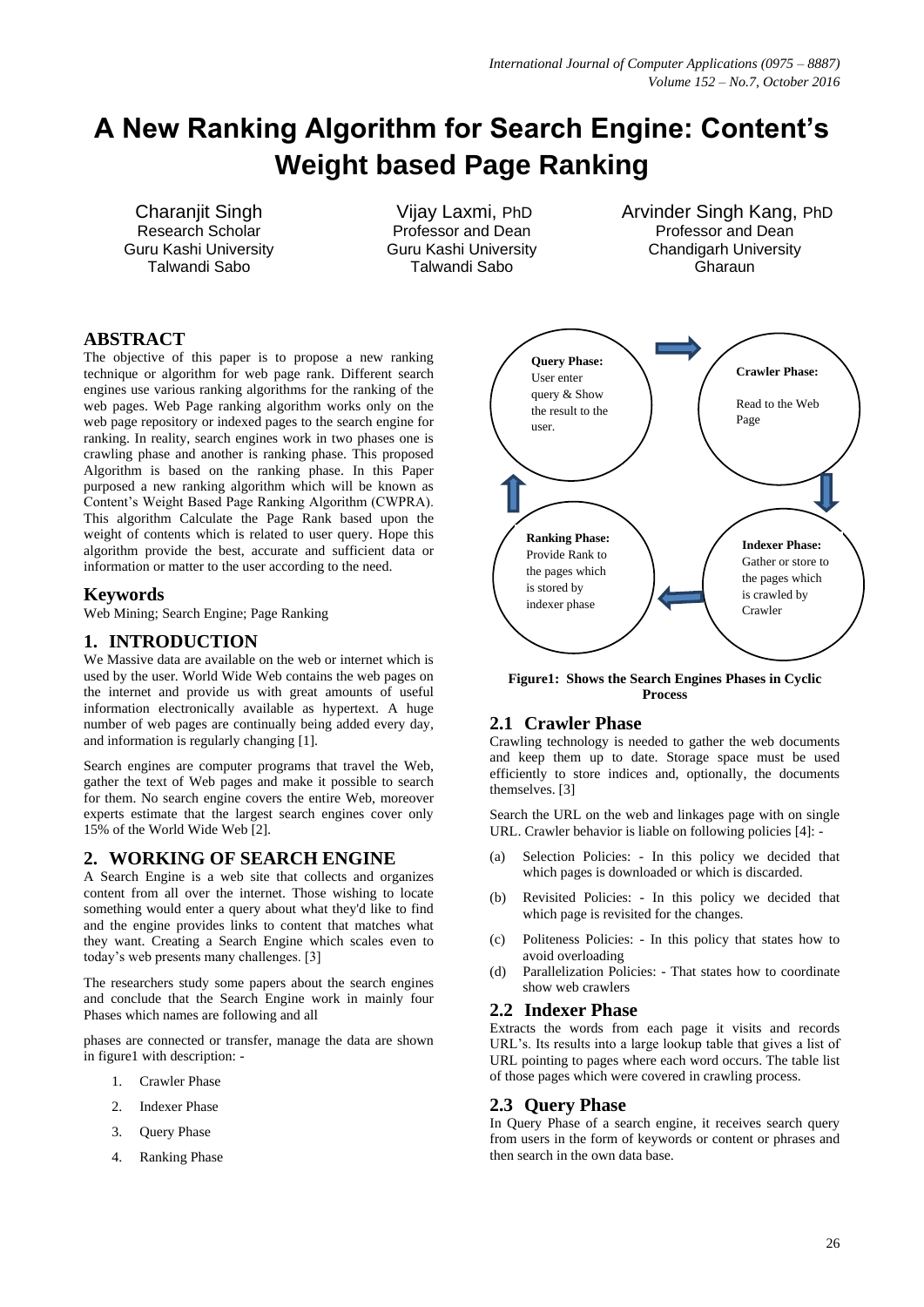# **2.4 Ranking Phase**

Numerous algorithms are offered for ranking to the web pages. In this module, the results sorts according to ranking algorithm. Different ranking algorithm is defined the ranked of pages. Some approaches are following: -

- 1. Top –down approach or parsing
- 2. Bottom –up approach or parsing

#### **3. RELATED WORK**

The purpose of Page Ranking Algorithms is to measure the relative importance of the pages in the web. There are many algorithms for this purpose [5].

The most important page ranking algorithms are describing below:

- Hyper Search,
- Hyperlink-Induced Topic Search (HITS),
- PageRank.
- Weighted Page Rank and
- OPIC

#### **3.1 Hyper Search Method**

Hyper Search has been the first published technique to measure the importance of the pages in the web. This algorithm served as a base for the next ones. For more information about Hyper Search refer to [6].

# **3.2 Hyperlink-Induced Topic Search Method**

HITS algorithm, also known as Hubs and Authorities, is a link analysis algorithm for the web. It is executed at query time and is used to modify the ranking of the results of a search by analyzing the link structure of the pages that will appear in the result of the search. HITS algorithm assigns two different values to each web page: its authority value, and its hub value.

The authority value of a page represents the value of the content in the page; meanwhile the hub value estimates the value of its links to other pages. The first step in the HITS algorithm is to retrieve the set of pages in the result of the search, as the HITS algorithm only analyzes the structure of the pages in the output of the search, instead of all the web pages [7].

# **3.3 PageRank Method**

Page Rank is used to measure the importance of website pages by counting the number and quality of links to a page. This algorithm states that the Page Rank of a page is defined recursively and depends on the number and Page Rank metric of all pages that link to it (incoming links). If a page has some important incoming links to it than its outgoing links to other pages also become important. A page that is linked to by many pages with high Page Rank receives a high rank itself. [8]

The Page Rank algorithm requires several iterations to be executed. [4] At each iteration, the values will be better approximated to the real value. In its simplest form, Page Rank uses the next formula for each web page at each iteration:

$$
PR(u) = \sum_{v \in Bu} \frac{PR(v)}{L(v)}
$$

Where u is a web page, Bu is the set of pages that link to u,  $PR(v)$  is the PageRank of v, and  $L(v)$  is the number of outlinks in page v [7].

## **3.4 Weighted Page Rank Algorithm**

An extension of PageRank algorithm and assigns rank values to pages according to their importance or popularity rather than dividing it evenly. [8] The popularity is assigned in terms of weight values to incoming and outgoing links and are denoted as  $Win(v, u)$  and Wout  $(v, u)$  respectively.  $Win(v, u)$ is the weight of link  $(v, u)$  calculated on the basis of incoming links to page u and the number of incoming links to all reference (outgoing linked) pages of page v.

$$
W_{(v,u)}^{in}=I_u / \sum_{P\in R(v)}I_P
$$

where Iu and Ip represent the number of incoming links of page u and page p,  $R(v)$  is the reference page list of page v. Wout(v,u) is the weight of link  $(v, u)$  calculated on the basis of the number of outgoing links of page u and the number of outgoing links of all the reference pages of page v.

$$
W_{(v,u)}^{out} = O_u / \sum_{P \in R(v)} O_P
$$

Here Ou and Op represents, the number of outgoing links of page u and page p, respectively. Then the weighted Page Rank is given by a formula:

$$
WPR(u) = (1 - d) + d \sum_{V \in B(u)} WPR(v) W_{(v,u)}^{in} W_{(v,u)}^{out}
$$

## **3.5 On-line Page Importance Computation (OPIC)**

A link analysis algorithm OPIC (On-line Page Importance Computation) is used to compute the page importance without storing the whole links graph is what makes it different from other algorithms. OPIC algorithm keeps 2 values for each page: its cash, and its history. Initially, some cash is distributed uniformly among all the nodes, for the case of N nodes, 1/N cash will be assigned to each node. The cash of a web page contains the sum of the cash obtained by the page since the last time it was crawled. The history of the page contains the sum of the cash that the page has obtained since the algorithm started until the latest time it was crawled. When a page p is retrieved, its cash is added to its history [9].

## **4. PROPOSED WORK**

In this proposed work the new algorithm is designed that will be provide the faster way to find the rank of web pages which will be known as Contents Weight based Page Ranking Algorithm (CWPRA). Because this algorithm is used two different approaches which are applied on the Huge database of a URLs (Web Pages) which is on another exclusive web Address (Remote Server). Two different ranking algorithms are used weighted content Ranking which find & rank the web page having content related to user"s query on web page and Page Ranking algorithm calculates and assign rank to web pages on the basis of in-link and out-links to respective web page.

#### **4.1 CWPR Algorithm**

Content"s Weight Based Page Ranking Algorithm